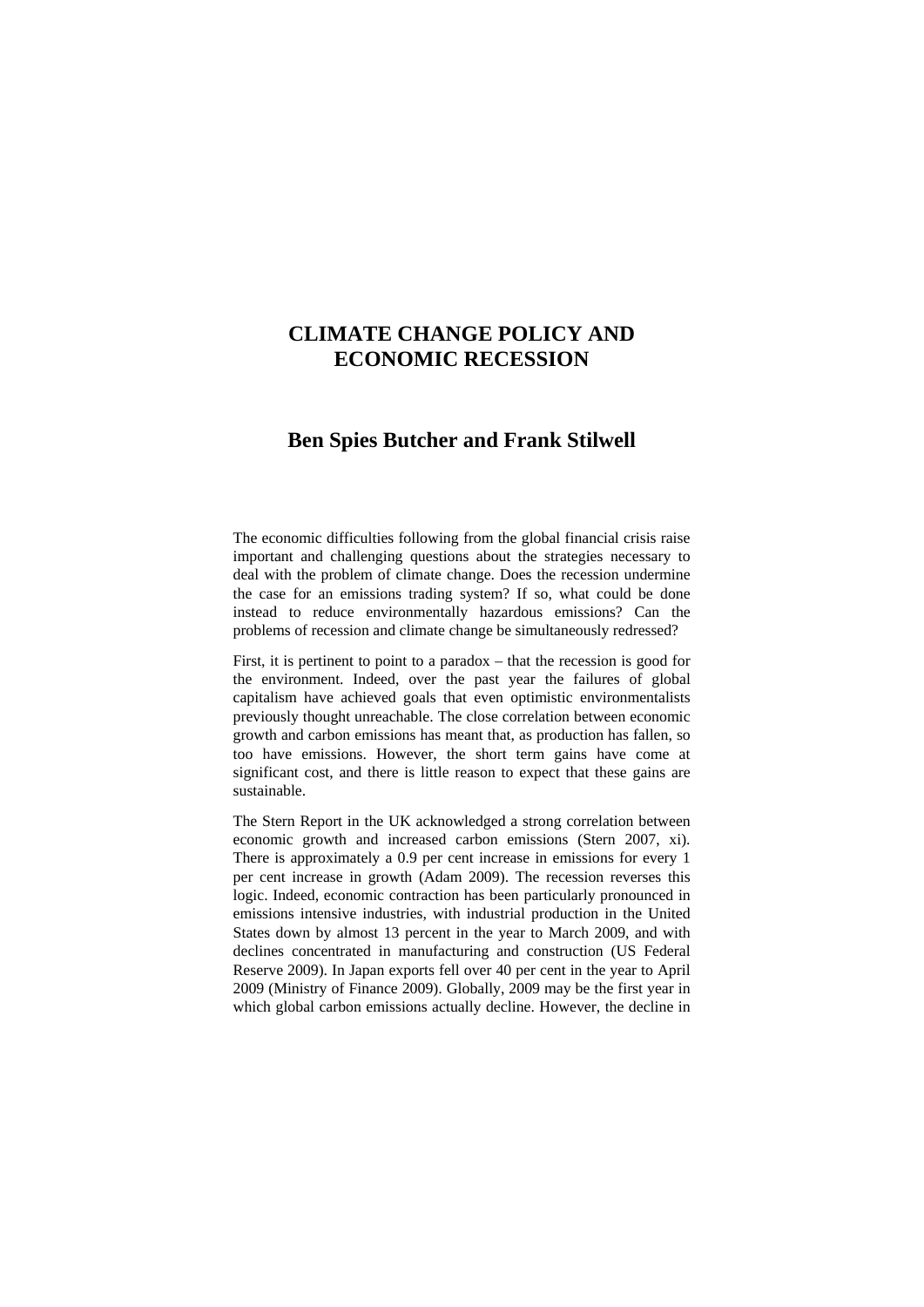emissions has been accompanied by growing unemployment, poverty and homelessness. What is more, the expenditure stimulus policies that many governments have introduced in the attempt to offset recession threaten to undermine the fall in emissions.

Recession is clearly not the answer to the challenges posed by climate change, yet its impacts suggest that economic and political strategies may need to be adjusted to a new context. The currently dominant policy approach seeks to increase the costs of carbon emissions, and thus use the price mechanism to reduce carbon intensive production. It is an approach that was set out by the Garnaut report in Australia (2008, esp. Chapter 11) as well as by the Stern report in the U.K. (2007, esp. chapters 9 and 10) and is reflected in government policy around the developed world. There are a number of different policy instruments consistent with this approach, ranging from taxes on carbon emissions through to systems of tradable emissions permits. In each case the logic of the policy is to increase the cost of production processes that create emissions, leading eventually to a shift in economic structure toward more sustainable forms of production and consumption. Depending on the magnitude of the changes in costs and prices, a significant shakeout of resources from carbon-intensive industries may occur. However, the recession highlights some old dynamics of capitalist economies – such economies require constant economic growth to avoid crisis, and when capitalism is in recession there is no automatic mechanism to redeploy unused resources from industries that have started to decline.

This article considers how to mitigate against environmental damage while also trying to avoid deepening economic crisis. It focuses on the case for an emissions trading scheme (ETS), as this type of pricing policy has been most actively advocated and embraced both in Australia and overseas. We argue that, while there may have been strategic reasons for supporting an ETS in the context of the long boom, such an approach is likely to be of little economic value now, while its political cost has increased sharply. This is a common feature of market-based schemes *per se*, not dependent on the detail of any one scheme, and therefore the discussion is not focused on the particular model proposed by the current Australian Government (Commonwealth 2009). That model has been subject to trenchant criticism elsewhere (*e.g.* Denniss 2009; Evatt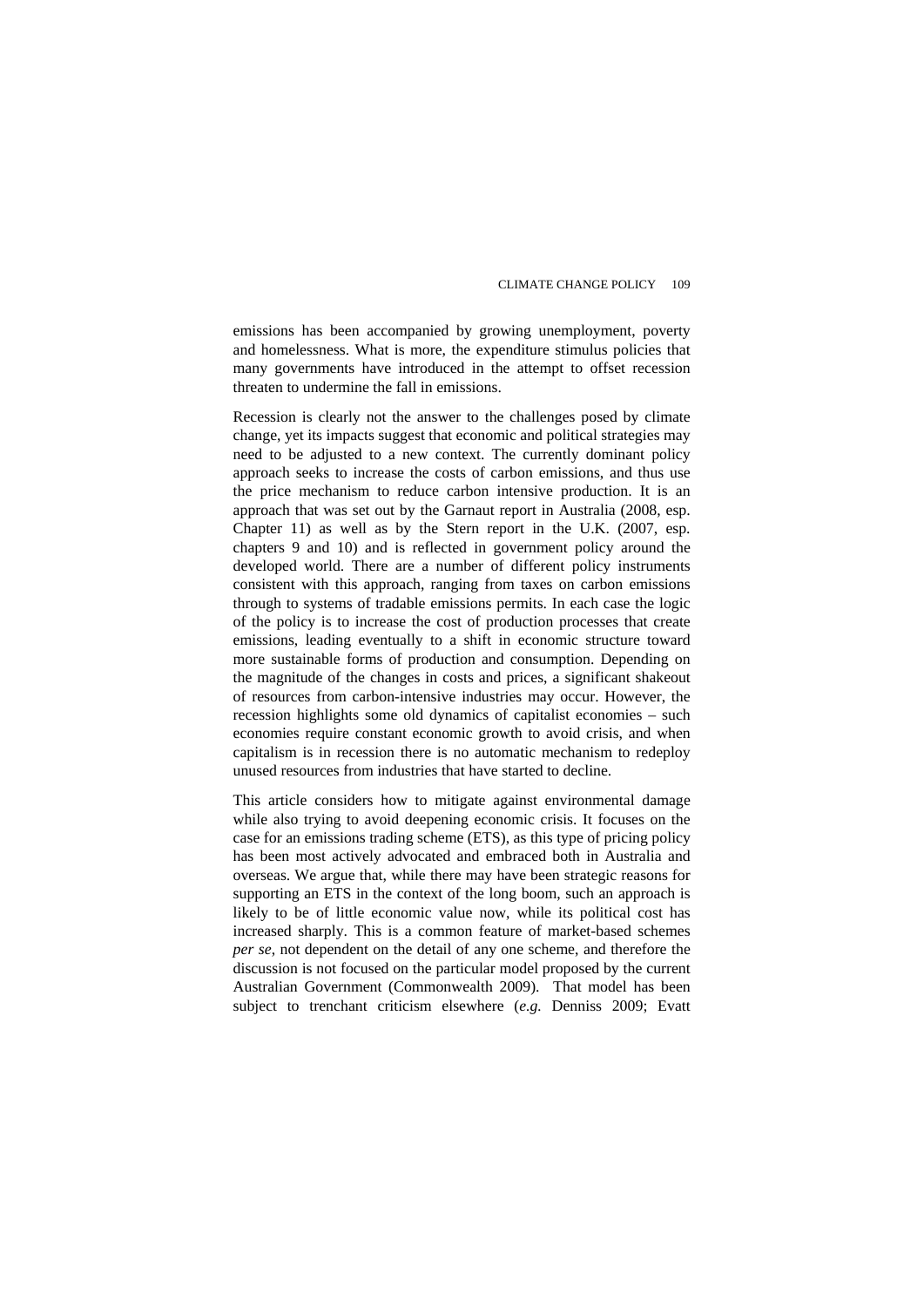Foundation 2009); while Beder (2006) provides a more general critique of market-based approaches to environmental problems. Our concern here is to show why and how the changed economic circumstances make it yet more necessary to consider a significantly different approach.

## **The Case for Emissions Trading**

Over the past several years, momentum has grown for the introduction of an emissions trading system. This follows on from the Kyoto Protocol and from the European ETS. Even in its earliest incarnation the problematic relationship between emissions trading and recession has become apparent. The sudden economic decline in the countries of the former Soviet Union – following transition from central planning to market economics – led to an equally dramatic decline in emissions and thus large surpluses of trading permits (Victor *et.al*. 1998). These countries also have inefficient and polluting industrial sectors, making it easier to achieve rapid emissions reductions. It is now estimated that by 2012 Russia and the Ukraine will hold 80 *per cent* of all permits in the current UN- sanctioned trading system (Szabo 2008).

Despite these and other early problems in the current European trading scheme, support for this type of approach in Australia has been extensive. While the environment movement has advocated a range of different measures to address climate change, some of the larger environmental organizations have accepted the case for some form of cost-based mechanism to be introduced, including an ETS (ACF 2008; CANA 2005). Acceptance has been even greater amongst economists, governments and policy makers, as evidenced in the Garnaut and Stern Reports.

Three core reasons for supporting emissions trading prior to the current recession may be identified. First, an ETS fits neatly into a neoliberal approach to tackling environmental problems. It directly addresses the most important environmental concern – cutting total emissions – by having a cap on the total number of permits set centrally by government. The permits can then be traded, allowing market forces to determine what changes to production actually take place. According to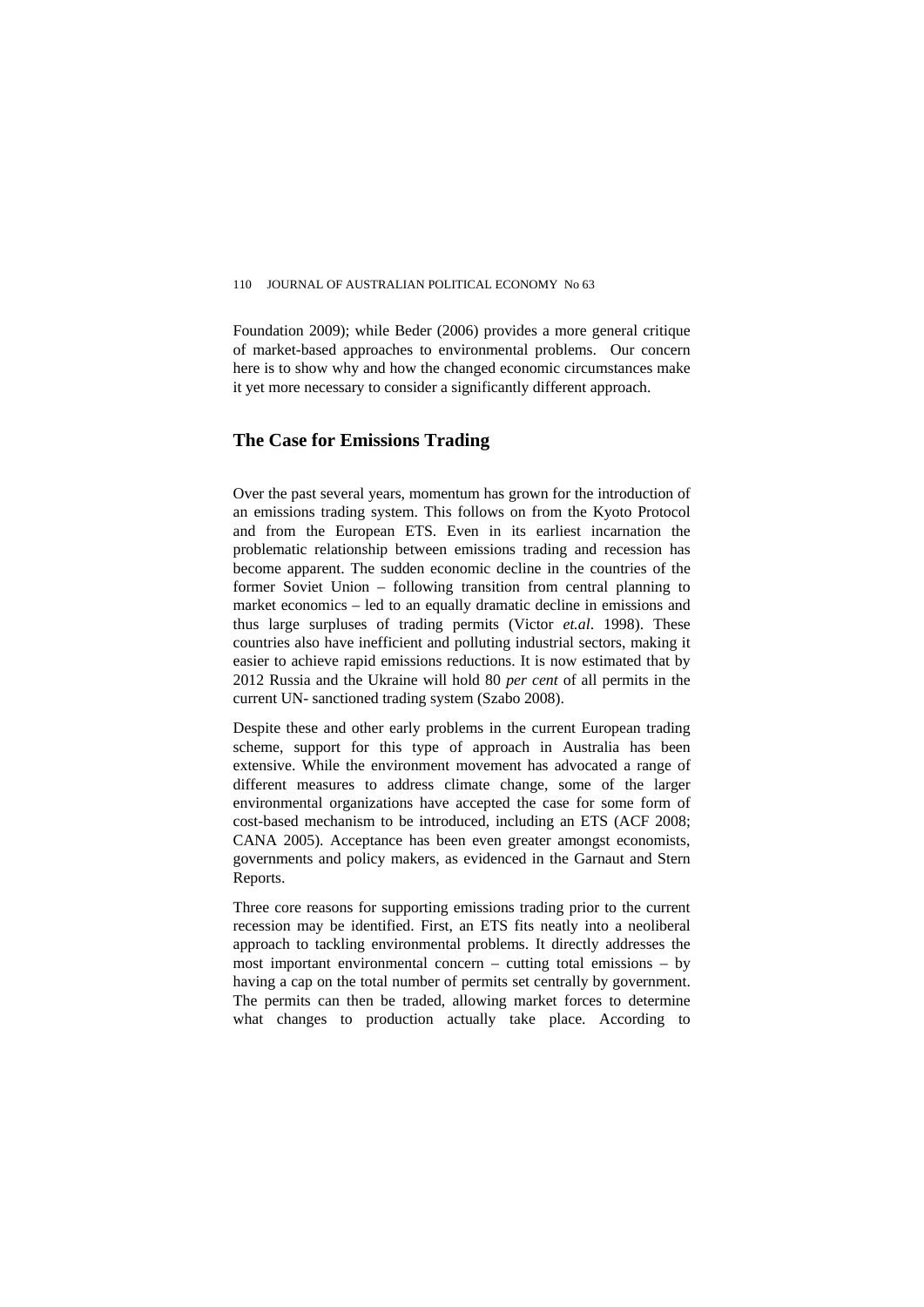neoclassical economic theory, this ensures that reductions in emissions come at the lowest possible cost, as the price mechanism ensures that the least cost-effective uses of carbon are eliminated first. It was on this basis that Stern and Garnaut concluded that reducing carbon emissions would have relatively little economic cost – and, indeed, would have net economic benefits when the costs of climate change were considered. In a political context dominated by neoliberal thinking, such an approach would more likely to be positively received by policy makers – indeed, this was noted by some environment organizations in developing their supportive positions (for example TEC 2007).

Second, during an economic boom, the underlying assumption of this neoclassical approach – that resources becoming unemployed in one sector would rapidly be employed elsewhere – may have been relatively plausible. An ETS focuses on reducing certain forms of economic activity by increasing the costs of these activities through requiring the purchase of permits. As the total pool of permits falls in line with desired reductions in emissions, so the cost of permits is likely to rise, making some formerly profitable activities unviable. The result is that some economic activity would either be abandoned or has to be reorganised to be less carbon intensive but more expensive. The underlying assumption is that those resources left unemployed (people, capital and land) will be reasonably quickly redeployed in other industries. There are always limitations to this process, as even neoclassical economists sometimes acknowledge,<sup>[1](#page-3-0)</sup> but in the context of recession such an assumption seems particularly unrealistic.

Finally, an ETS could be seen to lower the *political* costs of making the necessary changes. Rather than directly targeting particular high emissions industries, as do proposals for phasing out the mining and burning of coal (for example, Pearson 2006), trading schemes target emissions in the abstract. While any actual move to lower emissions requires specific changes in specific industries – that is, particular industries must change particular behaviours - using an ETS shifts the decision over which industries and which behaviours to the impersonal market mechanism. Governments do not need to nominate the particular

 $\overline{a}$ 

<span id="page-3-0"></span><sup>1</sup> Particularly those associated with the transaction cost approach developed by Ronald Coase, Oliver Williamson and others.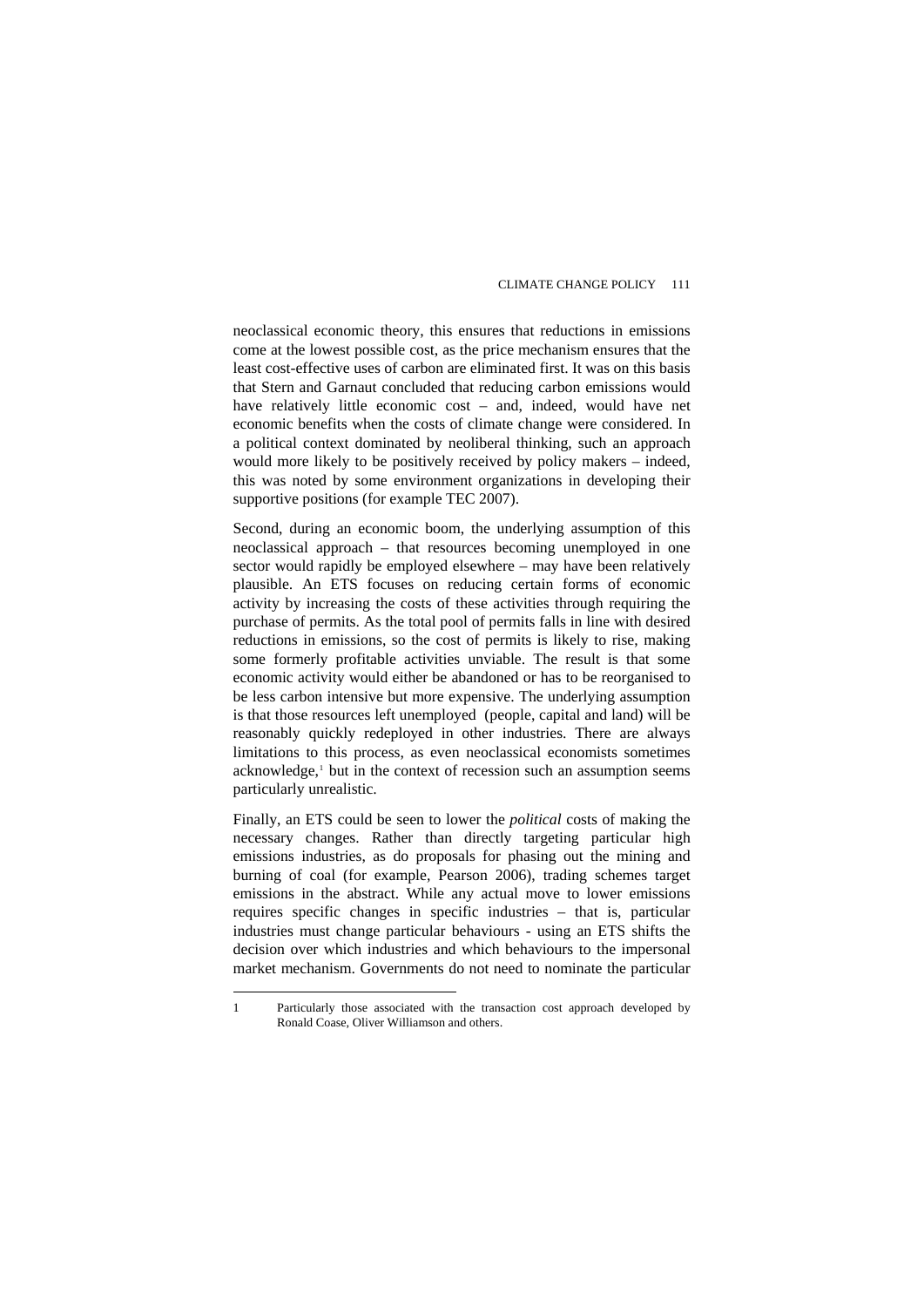industries in need of change. Instead they can simply target emissions in the aggregate (by setting the 'cap') and then allow the interplay of supply and demand to determine the particularity of the change. The same politically 'hands-off' position would apply to a carbon tax. These indirect market approaches evidently appeal to governments because they are less likely to provoke fierce resistance from individual producers than would be the case with policies to directly phase out coal mining or coal fired power stations, for example, and would thus lower the political costs of achieving change.[2](#page-4-0) Indeed, the experience of market deregulation in the 1980s and 1990s could be seen as some evidence of this type of logic – achieving a rapid economic transformation that may have been politically impossible had the government sought to directly shut down particular industries.

#### **The New Context of Recession**

 $\overline{a}$ 

The shift from boom to recession<sup>[3](#page-4-1)</sup> has changed the political economic calculus. Recession substantially increases the political cost of a carbon pricing strategy while significantly lowering the likely economic and ecological benefits. As a result, mechanisms like the ETS that rely on increasing the market price of products made by environmentally damaging industries and processes are unlikely to deliver the rapid economic changes required to avoid the worst effects of climate change.

Recession has also significantly changed the political context in which policy is developed. Since the onset of the global financial crisis, political leaders around the world have openly questioned the efficacy of markets. British Prime Minister Gordon Brown ended the G20 leaders summit in May 2009 by declaring that the Washington Consensus, often held to be the manifestation of neoliberal ascendency, was over (Winnett

<span id="page-4-0"></span><sup>2</sup> It should be noted that, in the currently proposed Carbon Pollution Reduction Scheme, the Australian government proposes to lower the political cost further by giving free permits to the biggest greenhouse polluters.

<span id="page-4-1"></span><sup>3</sup> In the first quarter of 2009 a 'technical' recession was avoided in Australia, but deteriorating labour market conditions – as well as the hammering that capital markets have taken over the 2008-9 period – indicates significantly changed economic conditions.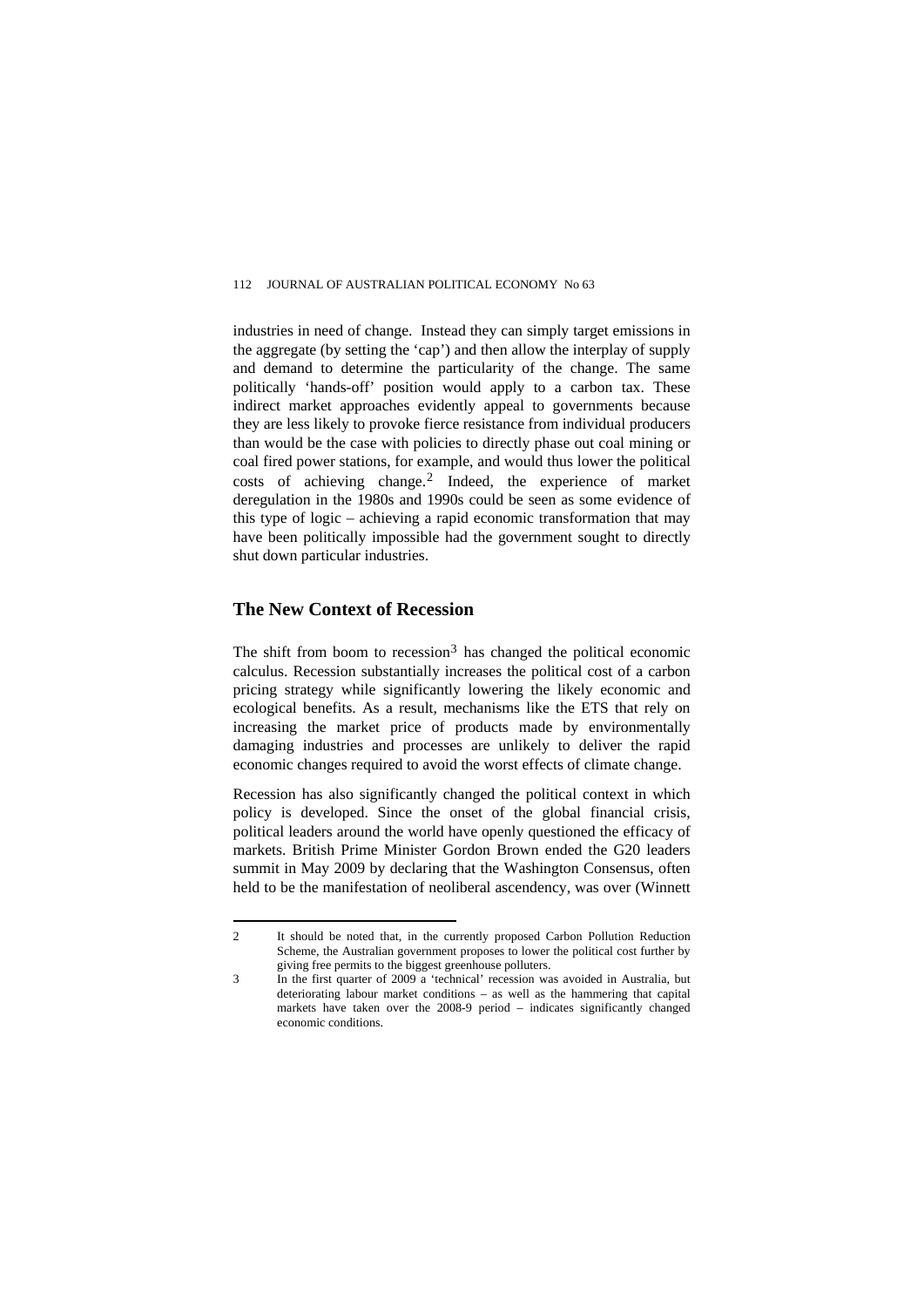2009). In France, conservative leader Nicholas Sarkozy earlier made similar statements (Erlanger 2008). In Australia, Kevin Rudd has denounced neoliberalism for fostering an unacceptably 'extreme capitalism' (Rudd 2009). Such rhetorical challenges to 'free market' orthodoxy do not necessarily mean a change in policy direction. However, they do signal a new context in which alternative approaches may be more likely to get a hearing. There is also some evidence of policy changes coming through inclusion of environmental measures in economic stimulus packages. To the extent that stimulus packages are based on Keynesian economics, they indicate a shift towards economic principles that are more conducive to direct government expenditure, including spending on environmental policies. Our argument, then, is not that the recession marks the death of neoliberalism, but rather that it has opened up alternative policy options that previously seemed unobtainable.

In the Australian context, the other possible strategic advantage of an explicitly market-based policy instrument – that it targeted emissions in the abstract and thus had the potential to reduce political resistance to change – has also failed to materialise. As Guy Pearse (2007; 2009) and Clive Hamilton (2007) have demonstrated, high emissions industries have mobilised effectively to undermine attempts to introduce any comprehensive carbon pollution reduction scheme, and then acted equally effectively to undermine the operation of the proposed ETS through securing generous compensation arrangements.

The arguments presented for using market instruments have often appeared to take for granted that the actual market introduced would approximate the perfect markets promoted in neoclassical theory. The reality is very different. As numerous institutional economists have shown (for example Block 1994), markets come in many different shapes and sizes, and themselves represent forms of regulation. They are therefore subject to similar political influences as other government policies, and powerful interests are able to shape their operation.

Providing support for market-based forms of regulation may have weakened the hand of environmentalists. Partly because of their abstract nature, market mechanisms are often difficult to clearly explain to nontechnical audiences among the general public. The main political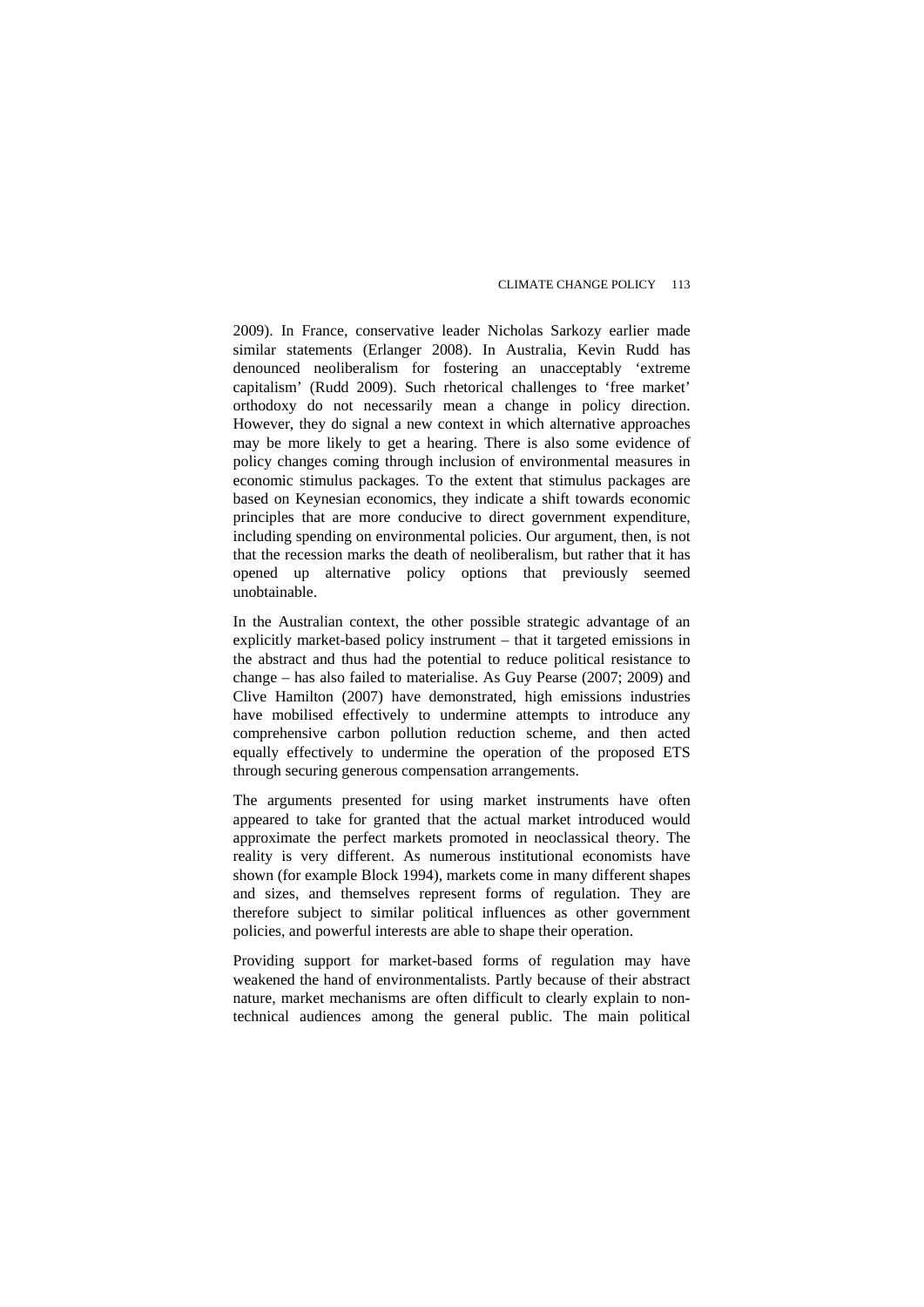resource of those advocating urgent redress of climate change – mass political support – is therefore harder to mobilise over the detail of a trading scheme than it might be for a more direct policy instrument such as regulation or prohibition of environmentally degrading activities. Ending coal mining is a much simpler message to sell to a mass audience than advocating a particular ETS model with complex arrangements for regulating the issue of permits and compensating industries. Of course, all policies involve complexity – phasing out coal, for example, would likely require a detailed structural adjustment package. Nonetheless, the complexity of market–based arrangements makes them less amenable to influence by the environmental movement than to industry lobbying.

Perhaps more significantly, the recession has increased the political and economic costs of price–based approaches to reducing carbon emissions, while rendering the main benefits of such approaches less relevant. As discussed above, price–based approaches seek to reduce emissions by increasing the cost of activities generating high emissions, effectively reducing production in those industries. The recession, however, achieves much of this result while dramatically increasing the political and economic costs of pricing policies that seek to further reduce production.

The most obvious evidence of this is the effect of recession on energy prices. Between July 2008 and April 2009 the price of crude oil fell roughly 60 per cent, from over US\$130 per barrel to about US\$50 (Energy Information Administration 2009). The cost of production of crude is unlikely to have changed significantly, thus the main effect has been to reduce the profitability of production. To achieve a similar effect through a pricing mechanism outside of recession would have required a price well above anything currently being considered. In other words, by reducing demand the recession has had at least a similar impact as the effect of an ETS on increasing price.

Of course, this has come at a substantial social cost. Recession is clearly not a desirable or sustainable way to achieve a reduction in emissions. The recession also substantially raises the political cost of any policy that seeks to reduce production further. Falling consumer demand means that policies that add to costs are likely to further reduce total employment – an outcome that is likely to be politically untenable.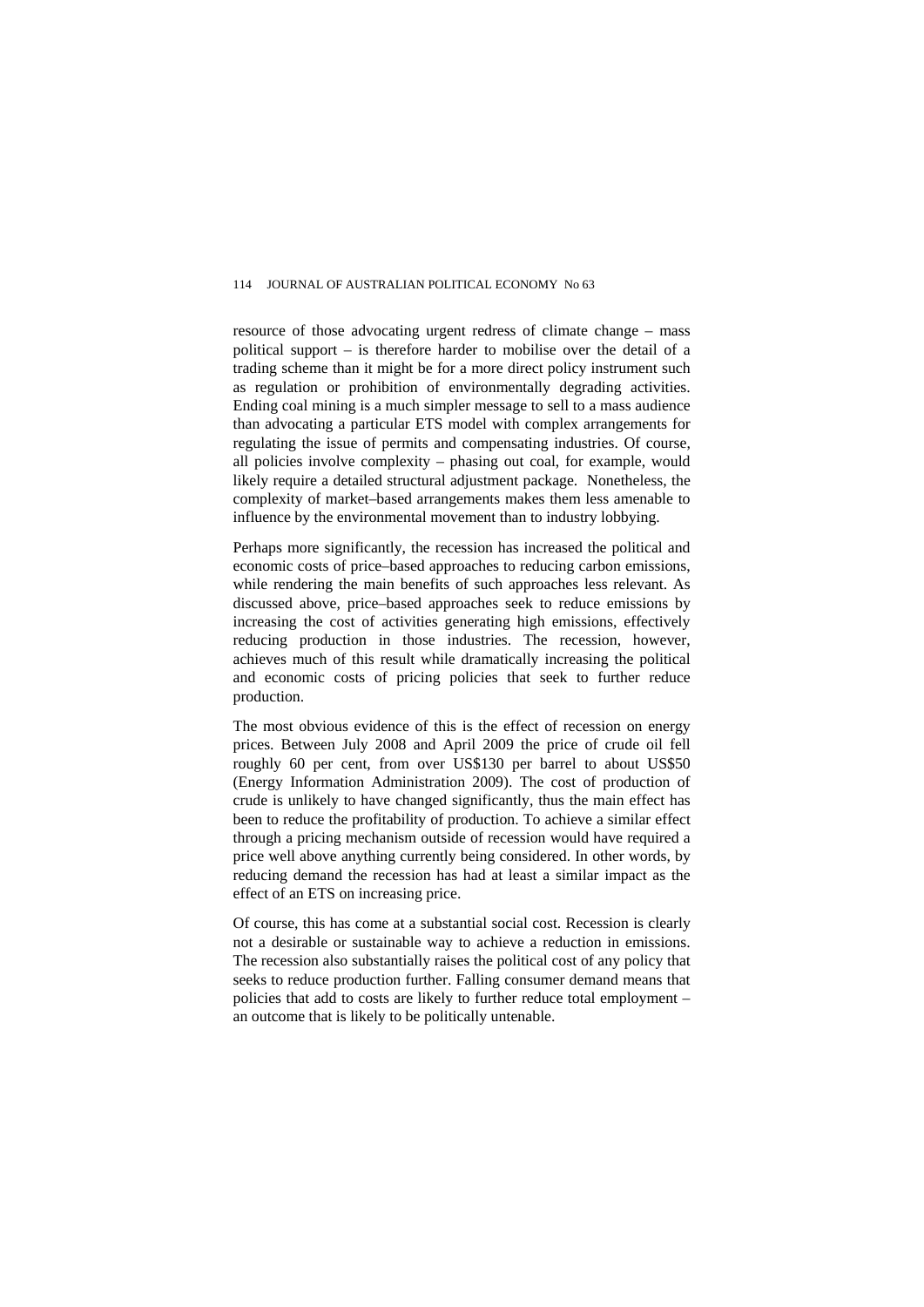The result is that economic events have led to a significant change in political circumstances. While the recession decreases carbon emissions in the short term, it undermines efforts to put in place the structural changes required to ensure that emissions do not return with renewed growth. Policies that would increase the cost of emissions, because these are seen as likely to exacerbate economic downturn, meet predictable political resistance. However, the recession has also raised the possibility of seriously considering other alternatives that previously appeared politically less tenable.

The political responses to recession include more popular support for government intervention and attempts by incumbent governments to distance themselves from overtly pro-market policies. New policy approaches that see governments actively promoting certain forms of production are now more likely to get on the political agenda. Governments have also proven willing to increase their spending, opening up the possibility of policy options that directly fund new alternatives, rather than approaches that increase the costs of undesirable present practices.

This emphasis on a more directly 'interventionist' policy response has begun elsewhere. Over 80 per cent of South Korea's stimulus package will go to 'green job' creation projects (Watts 2009). Gordon Brown in the UK has announced similar plans to renew industry policy to promote 'green jobs' – jobs that reduce adverse ecological impacts because they are based on renewable energy and more sustainable technologies (Grice 2009). By decreasing consumption the recession has temporarily achieved the purpose of price-based policies and opened up a new political space to pursue policies that actively seek to create the sort of industrial structure and consumption patterns that would avoid emissions rising (or at least rising rapidly) when economic growth returns.

Any such alternative approach requires a more specific set of policies than does a cost-based approach like ETS. Rather than targeting emissions in the abstract through market signals, it needs to promote targeted forms of economic activity. Parts of the environment movement have been pushing for this proactive aspect of policy for years – particularly direct investment in the promotion of technologies using solar power, wind power and other renewable energy sources. The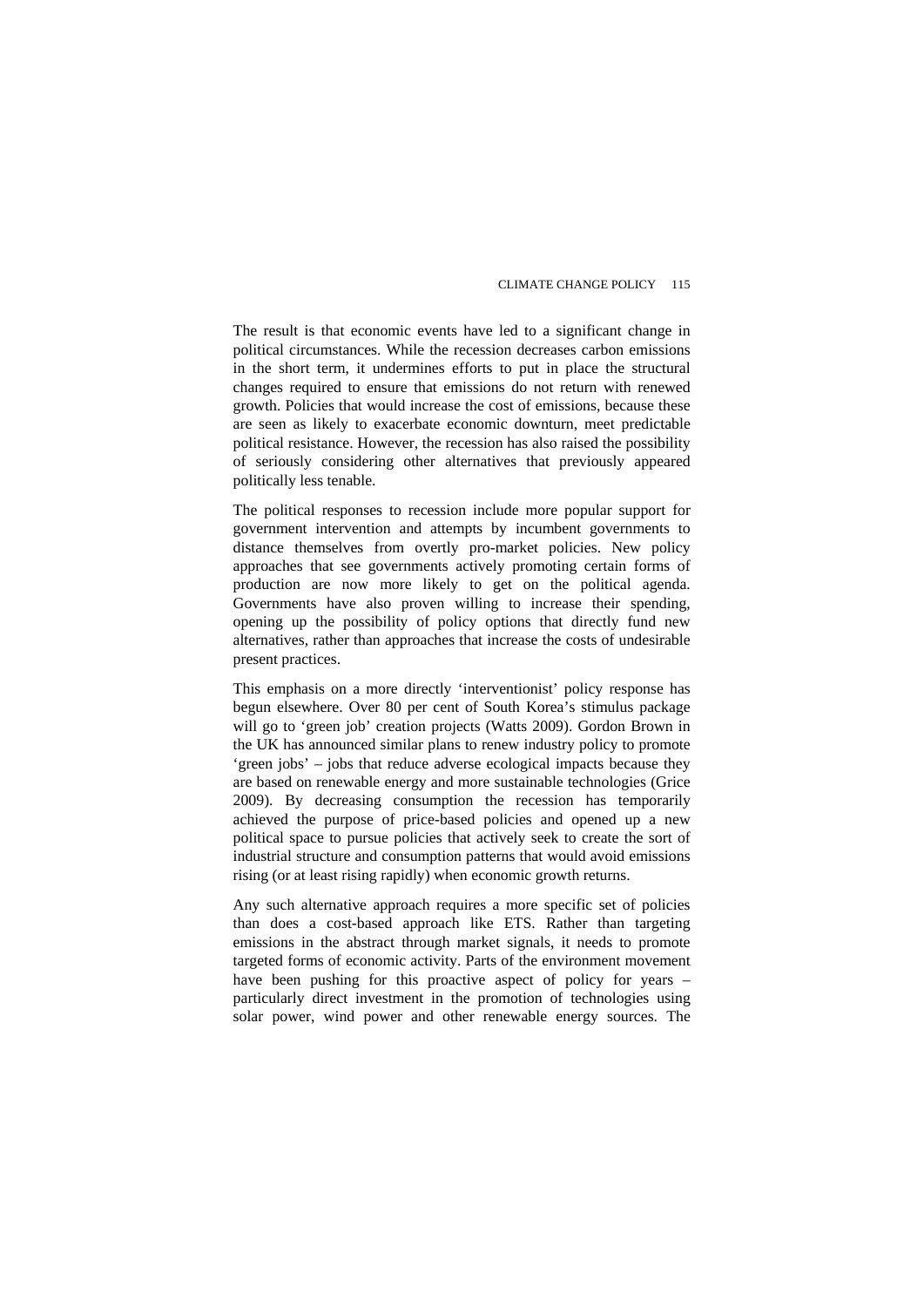current economic circumstances now make it imperative, linking the main thrust of climate change policy directly to job-creation. A parallel may be drawn with the process whereby a nation puts itself on a war footing – quickly mobilising and redeploying its resources when faced with external threat.

## **Making the Transition**

To engineer the transition to a more sustainable economy requires consideration of technical, instrumental and political issues. Technical issues are important because they concern the knowledge base underpinning policy development. Instrumental issues are important because each of the possible policy instruments that could drive change has distinctive advantages and disadvantages, requiring careful choices to be made. And political issues are important because they bear strongly on how to achieve those policy changes and effective practical outcomes.

## *Technical Aspects: Analysis of Feasible Change*

An obvious priority is identification of sectors in which there is potential for investment in more sustainable industries and production processes that create less ecological stresses. The *Green Gold Rush* report jointly prepared by the Australian Council of Trade Unions and the Australian Conservation Foundation provides a significant start (ACTU/ACF 2008). It identifies an array of industries in which there is scope for economic restructuring to enhance the sustainability of the economy. These include renewable energy and energy efficiency, sustainable water systems, bio materials, green buildings and waste recycling. An additional half a million jobs by 2030 is projected as a possible outcome if government policies were to facilitate and boost the development of these industries. Policies to develop infrastructure and services for public transport can be a further focus, especially if linked to strategies for encouraging less reliance on personal and commercial road transport where public transport alternatives exist or can be readily provided.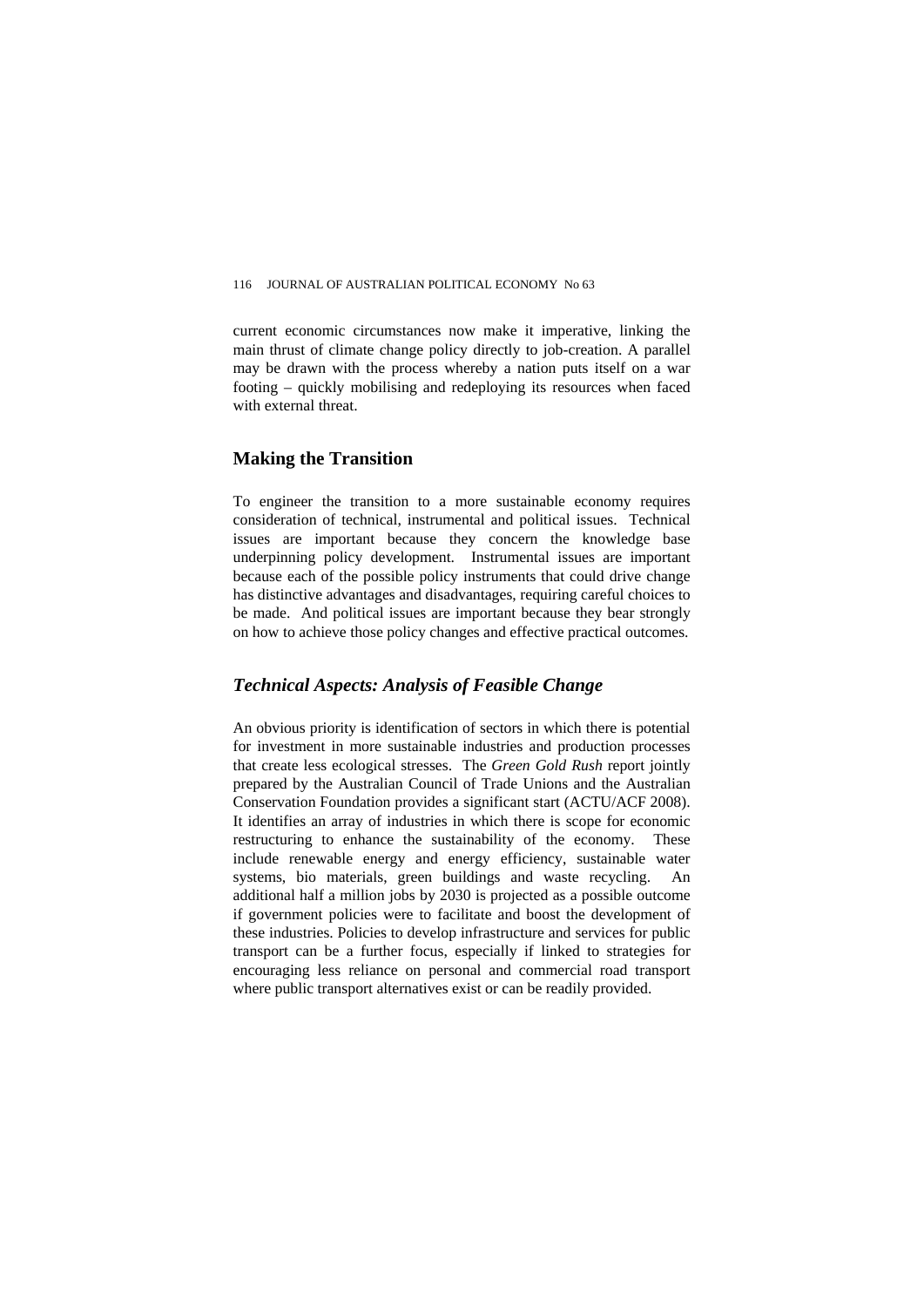Beyond identifying industry sectors likely to rate more highly by environmental criteria, the next step is to assess the economic impacts of potential growth in those industries. Modelling alternative scenarios is the technical aspect of this process. This requires sectoral analysis, such as input-output analysis, to show how expansion (or contraction) of any one industry will impact on output and employment in other industries. The CSIRO has been actively engaged in fostering exploratory research of this kind (CSIRO 2005; Dodds *et al* 2008).

Analysis of prospective policy-driven changes in patterns of production and consumption is also useful in planning the labour training requirements for a more sustainable economy. A sectoral database helps institutions like TAFE to identify and provide the necessary education and skills development. 'Green jobs' do not appear as if by immaculate conception: they need planning, nurturing and skilling. State governments are key players in this context: the NSW Government, for example, has begun analysing the training implications of a shift to 'green jobs' (NSW Department of Education and Training 2008). Identifying and planning to overcome the labour deficits and bottlenecks is a key aspect of the policy process.

Analysis at the regional level is also an important adjunct to macroeconomic analysis. The study of the Hunter Region by the team at the Centre for Full Employment and Equity at the University of Newcastle sets out methodology for studying the scope for regional economic restructuring in response to environmental concerns (Bill *et al* 2008). Also in NSW, the Illawarra region is shaping up as an exemple of what can be achieved in practice by a 'green jobs' project. Cooperation between the South Coast Labour Council and supportive academics from the University of Wollongong has attracted funding from the NSW state government (Rorris 2009). The Illawarra region makes an excellent case study because of its strong concentration of heavy manufacturing industry, facing significant job loss in traditional sectors but also with potential for leadership in industries such as wind turbine production.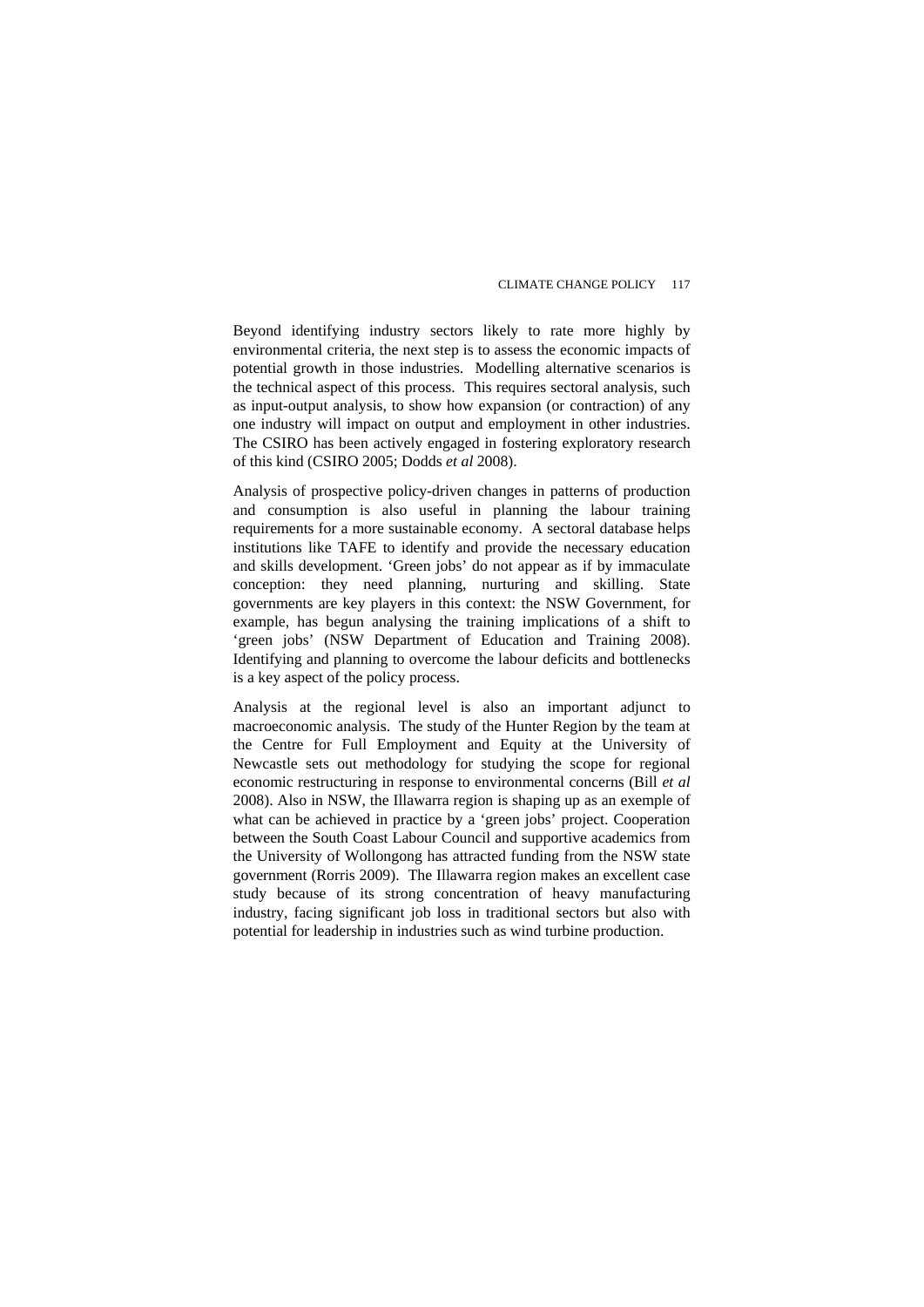## *Instrumental Aspects: Specific Policy Drivers*

Analysing the possibilities for more sustainable economic arrangements and the technological and skills requirements for growth of 'green jobs' needs to be supplemented by consideration of what policy instruments are most suitable for achieving those ends.

Perhaps the most direct ways of driving change is by direct public expenditure on in the development of sustainable industries. Capital investment and job creation are the twin policy instruments. The latter aspect could link with the 'job guarantee' proposal by Bill Mitchell and his colleagues at the University of Newcastle – emphasising the provision of public employment whenever needed to achieve the social goal of full employment. This is sometimes called a 'buffer stock' employment policy, requiring government to act as 'employer of last resort' (Mitchell and Muyksen 2008). At a time when problems of recession and climate change both loom large it can marry job creation with restructuring for ecological sustainability.

A complementary policy, focussing more on private enterprise, is the provision of subsidies to businesses willing to take on this role of driving change towards more 'green' industry and employment structures. The aim is both to encourage renewed investment and to change its patterns so that the jobs generated are indeed 'green jobs' (as defined by Pearce and Stilwell 2008). This is an indirect approach to the twin challenges of recession and climate change that depends upon the responsiveness of private business interests to the incentives offered by government. Therein lies more uncertainly of outcome than is the case with direct government investment and expenditures on job creation.

Regulation and prohibition are further options. Neoliberal economists are typically averse to such measures because they see them as insensitive to market conditions. A recent report by the Australian Governments Productivity Commission, for example, states that "In general, market-based approaches are preferable to prescriptive legislation, which can be costly, inflexible and subject to industry capture' (Productivity Commission 2009: 3). However, setting minimum product performance standards is a policy that has a distinctive rationale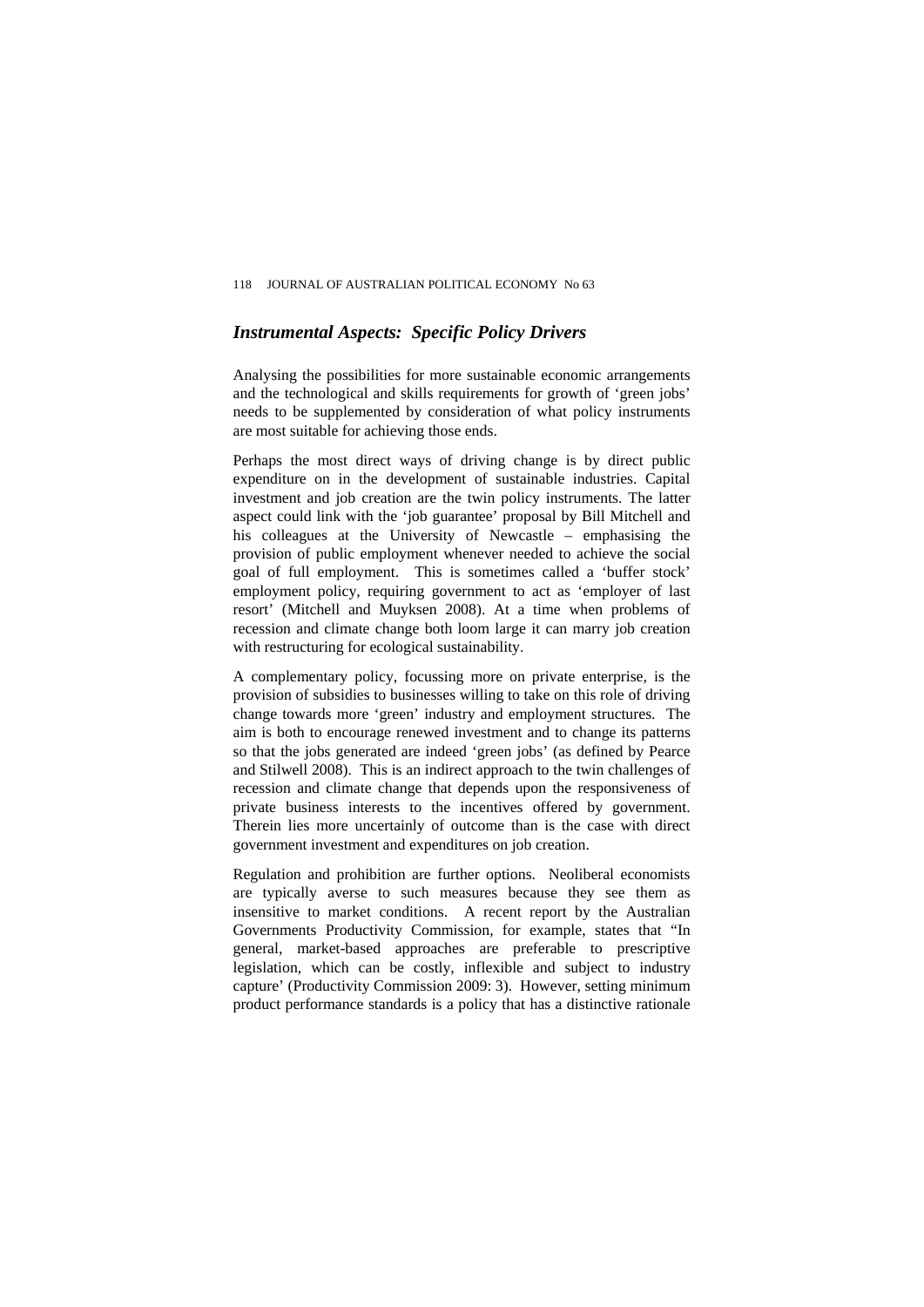from an energy-efficiency perspective. In the white goods industry we are already accustomed to the 'star rating' system as a means of identifying the efficiency of energy use by refrigerators and other appliances. A minimum star rating enforced as a general condition for any sale is a principle that could also be extended to motor vehicles and an array of other products. Similarly, building construction, which is always subject to forms of regulation, can be made subject to more explicit and stringent environmental criteria as a condition for approval.

While not directly creating investment opportunities, such policies give clear guidelines about the forms of investment that are needed in the 'new', more sustainable economy. Enforceable mandatory renewable energy targets (MRETs) also directly signal the direction and scale of necessary restructuring.

There is evidently no shortage of policy instruments for driving change. How to choose between them is the key issue. The Rudd government seems to have made the proposed ETS the centrepiece of its strategy because of its apparently non-discriminatory character, obviating the need to 'pick winners and losers'. However, as we have seen, discriminatory elements enter into an ETS anyway because of the power of big business interests to influence and re-shape the rules of the game in their own favour. Some elements of selectivity are necessarily part of the policy process.

A combination of policies is appropriate for addressing the current economic and environmental conditions. Direct public investment to create 'green jobs' and drive economic restructuring, together with regulation to set acceptable standards for private investment, are the base-line requirements.

Incentives for the private sector to re-orient investment towards technologies based on renewable energy sources are an appropriate complement. These policies more directly confront what needs to be done in restructuring the economy than do the more indirect policies such as emissions trading. They embody the principle of planning – mobilising resources (labour, land and capital) to meet pressing economic and social needs. Price changes follow, but are not the sole drivers.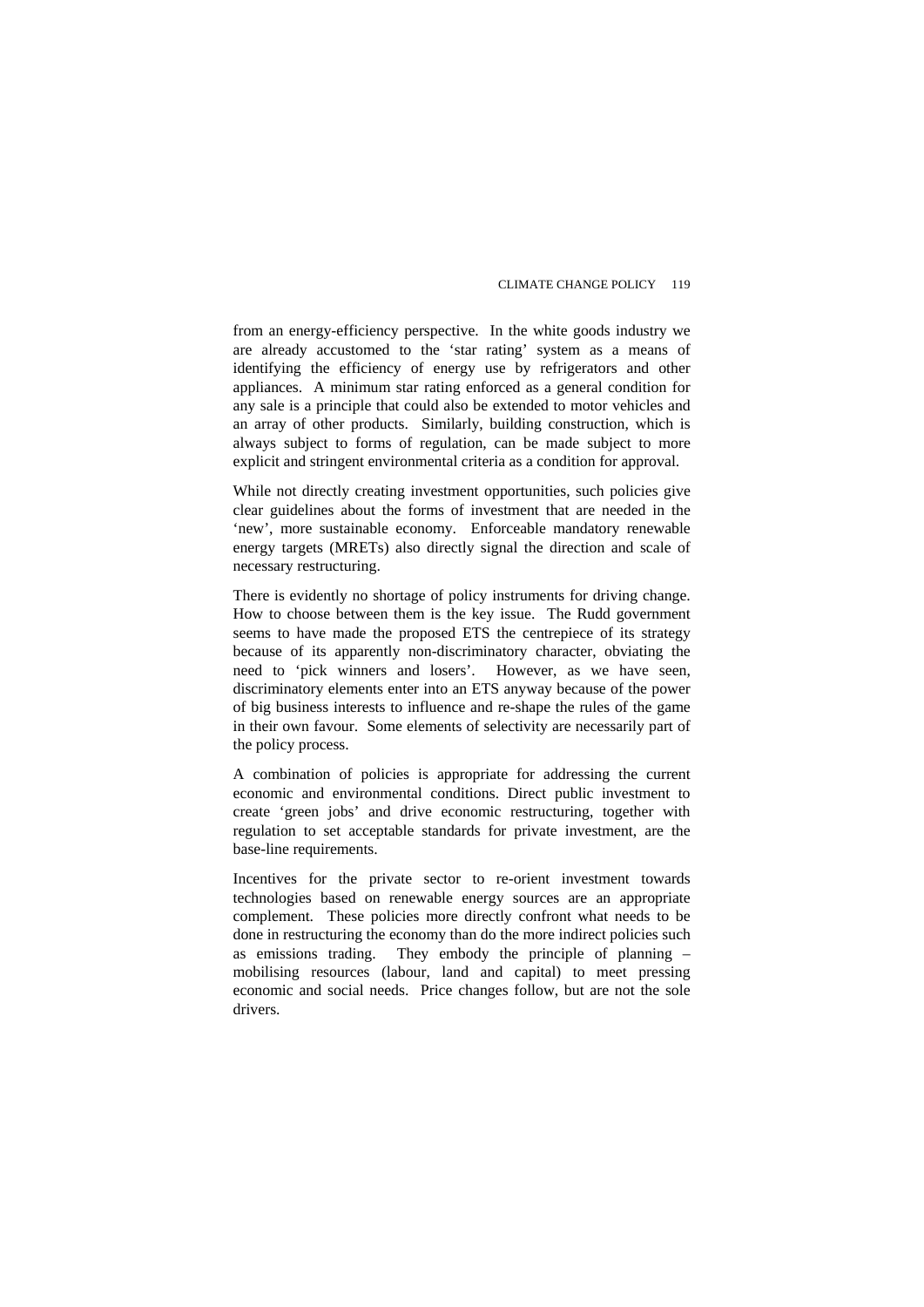#### *Political aspects: Generating Policy Change*

The politics of change is always contentious. Some green activists argue explicitly against 'pragmatic and incrementalist' approaches to reform (Speth 2009), but the state – for all its limitations – cannot sensibly be set aside. Recent history has demonstrated that partisanship does matter in environmental economic regulation, as in other areas. Research on the development of Australian welfare state institutions has highlighted how the orientation of the party in government effects what is politically possible (Castles 1985). While changes within the Labor Party have seen a gradual shift to the political centre (Botsman 2004; Scott 1991; Scalmer 2006), the dynamics of the last Coalition Government, of the last election and the current debate all indicate that considerable differences remain.

The strategic importance of the Greens in the Senate has already resulted in numerous changes to proposed legislation that push policy in the direction advocated by this article. This influence is likely to increase in the future as the current configuration of Senators makes a Labor-Green Senate majority likely after the next federal election. Beyond purely parliamentary politics, the Greens also play an important role, along with other non-parliamentary environmental organizations, in giving voice and legitimacy to non-market alternatives that could supplement, or even replace, an ETS.

Union participation is central to any political program to restructure economic activity. This is already evident in with the work of the ACTU/ACF and the NSW South Coast Labour Councils, mentioned above. Yet there remains considerable caution, if not resistance, in some sections of the union moment to embracing a comprehensive 'green jobs' agenda. It is illustrated by the contrast between the positive position developed by the AMWU and the more defensive strategy of the AWU – which covers workers in the aluminium industry whose livelihood currently depends on a heavily polluting and unsustainable form of production (Lipsig-Mummé 2008).

Incorporating environmental and labour movement concerns is integral to mobilising the political resources needed for change. Explicit corporatist tactics that bring unions, business, environmentalists and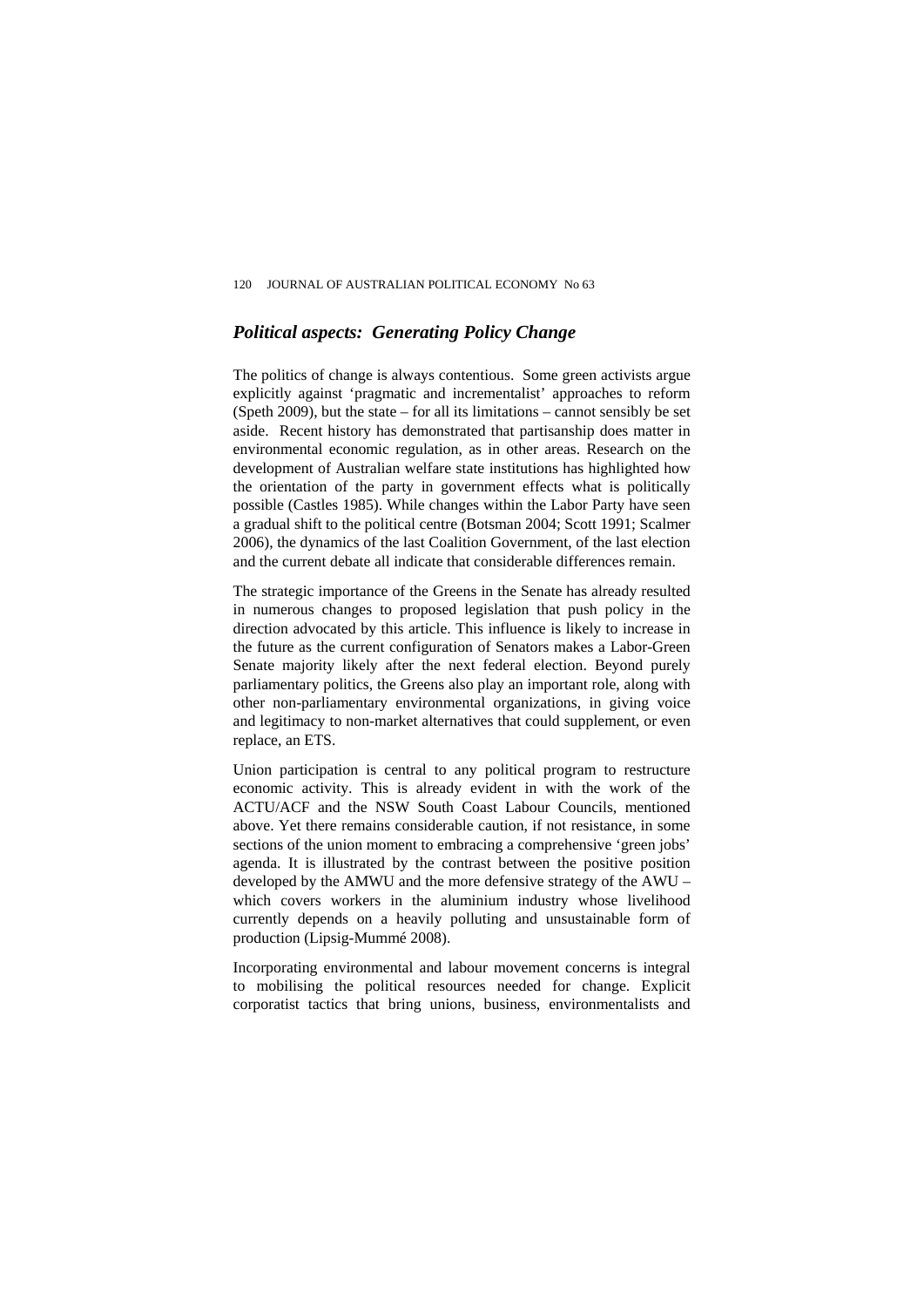governments together have more prospect of success because a sense of participation in decision-making and 'ownership' of policy outcomes is thereby fostered. A new 'accord', linking economic with environmental concerns, is one possible vehicle. The previous Accord experience in the 1980s had many critics, of course, but it is an institutional model that is familiar to the main players. The case for a 'green new deal' is starting to gain significant currency (Green New Deal Group 2008; Henderson and Sethi 2009).

Even so, the necessary restructuring of production and consumption may not be attainable. The shift to an alternative economic strategy that is both job-generating and environmentally responsible would severely stretch the capacity of existing economic and political institutions. Indeed, some critics regard an ecologically sustainable capitalism as an oxymoron, given the character of corporations as 'externalising machines' (Foster, Clark and York 2008: 4). The nexus between corporate interests and government also bodes ill for the prospect of policies that go against the short-run interests of capital. On that reasoning, a comprehensive solution to economic and ecological crises will ultimately require socialist transformation (Li, 2008). But 'how to get from here to there' remains the conundrum. The practical politics of change involves starting from the current context, and developing the institutional processes for generating 'green jobs', while building the political coalitions required to maintain support within a liberal democracy. The onset of recession and the waning support for the government's ETS initiative help to widen the political space in which radical alternatives can be seriously considered.

## **Conclusion**

Contrary to the view of some business interests, the current economic situation does not require that environmental concerns be set aside pending recovery from recession. Targeting the twin crises of economy and ecology is both necessary and possible. At present the Australian government is treating each with largely separate policies – expenditure on household handouts and infrastructure to stave-off the recession and a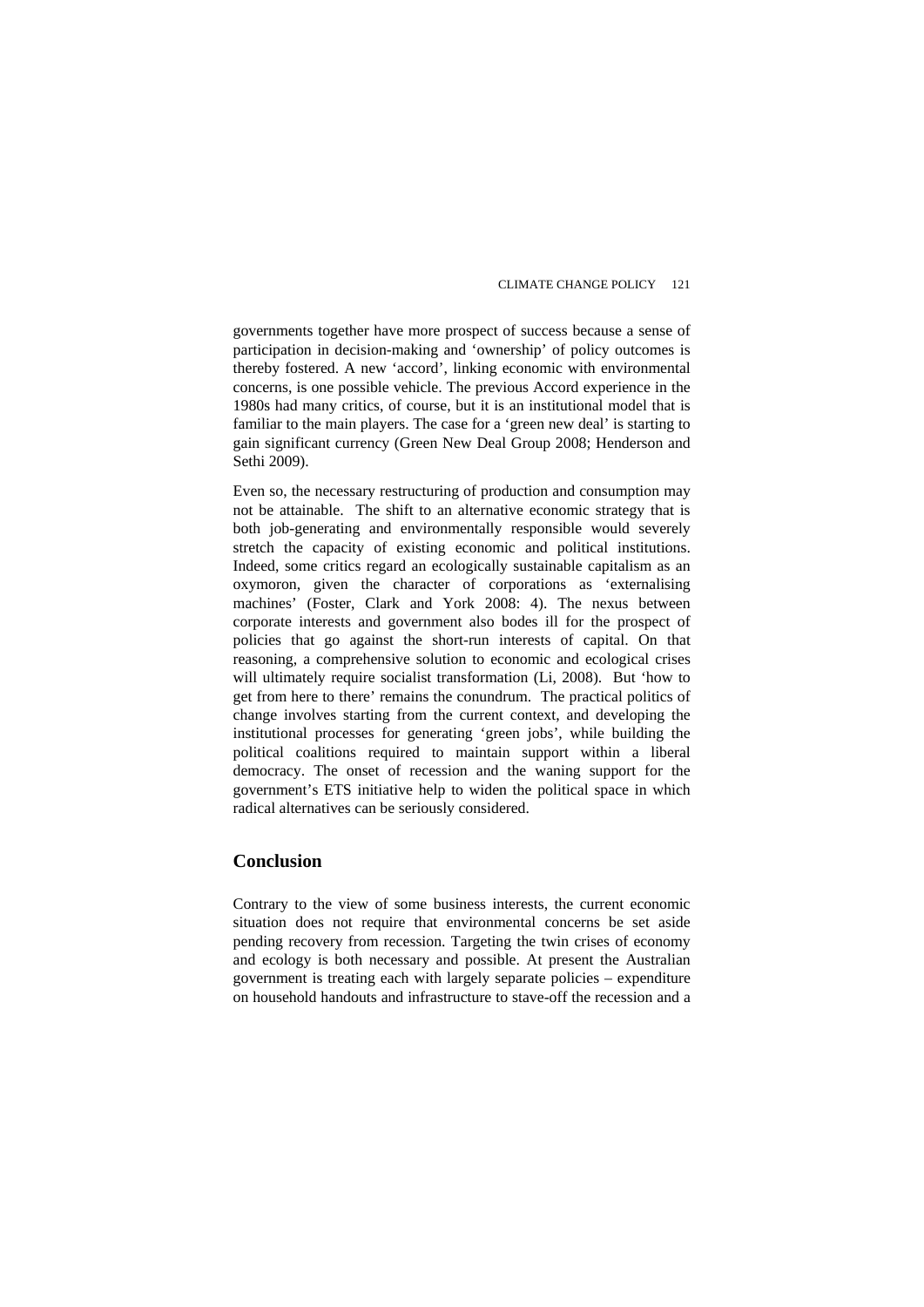#### 122 JOURNAL OF AUSTRALIAN POLITICAL ECONOMY No 63

poorly-constructed ETS to ameliorate the nation's contribution to climate change.

As this article has argued, the ETS proposals – already deeply flawed – have been rendered yet more inappropriate by the onset of economic recession. A shift to more comprehensive and pro-active policies to drive economic restructuring and the growth of 'green jobs' would directly link employment creation with sustainability.

B*en Spies Butcher is lecturer in Sociology at Macquarie University Benjamin.Spies-Butcher@scmp.mq.edu.au* 

*Frank Stilwell is Professor of Political Economy at Sydney University [f.stilwell@usyd.edu.au](mailto:f.stilwell@usyd.edu.au)* 

#### **References**

Adam, D., (2009), Will the recession cut our CO2 emissions?, *The Guardian*, 23 February.

Australian Conservation Foundation (ACF), (2008), What is an emissions trading scheme?, *ACFOnline*. Accessed on May 1, 2009 from *<http://www.acfonline.org.au/> articles/news.asp?news\_id=1817.* 

Beder, S., (2006), *Environmental Principles and Policies: an Interdisciplinary Approach,* UNSW Press, Sydney.

Bill, A., Mitchell, W., and Welters, R., (2008), *A Just Transition to a Renewable Energy Economy in the Hunter Region, Australia*, CofFEE, Newcastle.

Block, F., (1994), The roles of the state in the economy, in M. Smelser & R. Swedberg (eds), *The Handbook of Economic Sociology*, New York: Princeton University Press, 691- 710.

Botsman, P., (2004), 'Finding Ben Chifley: Politics Inc and the problems of modern Labor', *Australian Prospect*, 2: 1-26.

Castles, F., (1985), *The Working Class and Welfare: reflections on the political development of the welfare state in Australia and New Zealand*, Allen & Unwin, Sydney.

Climate Action Network Australia (CANA), (2005), *Position paper on emissions trading*, Total Environment Centre, Sydney.

Commonwealth of Australia, (2009), *Carbon Pollution Reduction Scheme Bill 2009*, Exposure Draft, Parliament of the Commonwealth of Australia, House of Representatives, Canberra, March 10.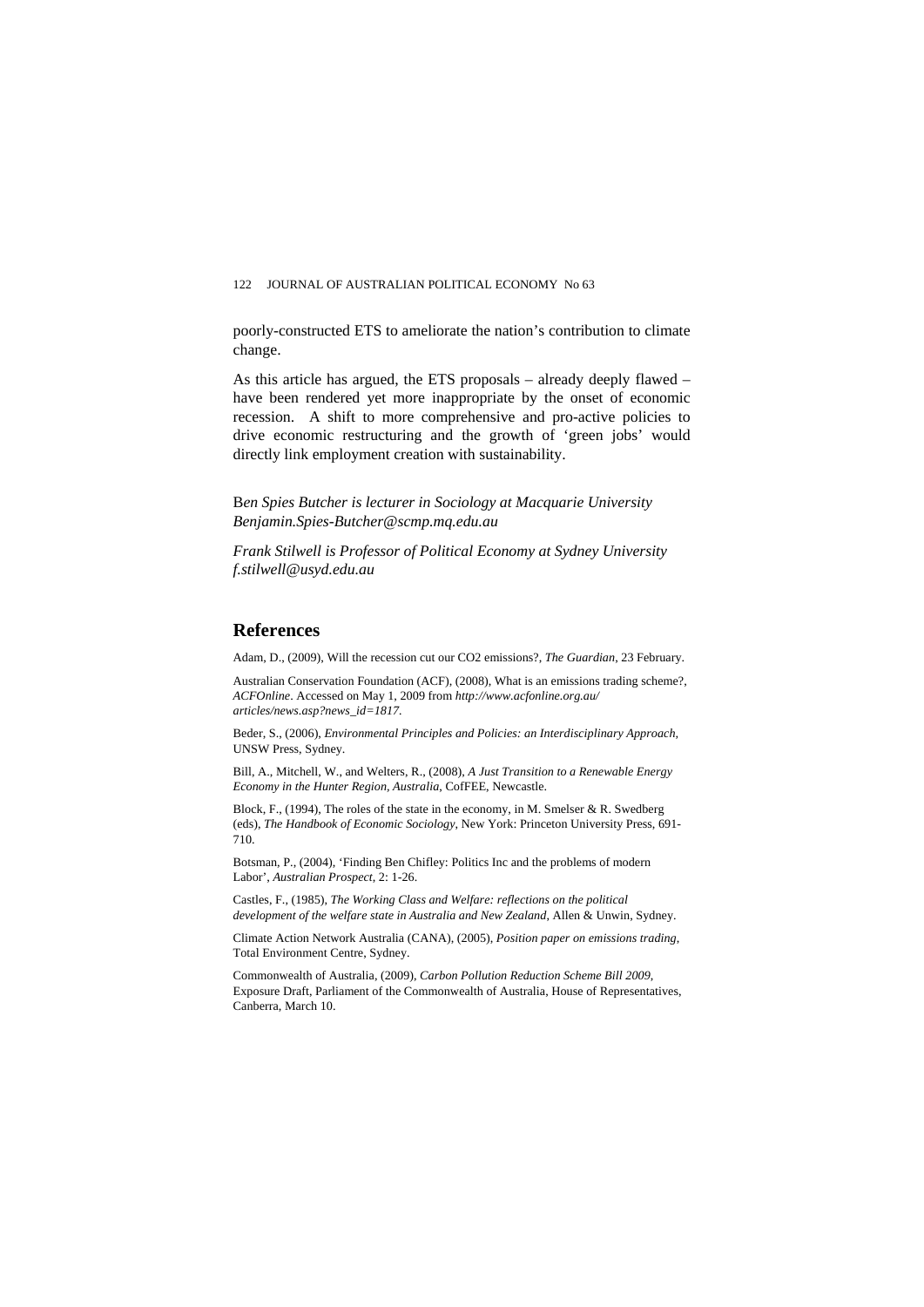#### CLIMATE CHANGE POLICY 123

CSIRO, (2005), *Balancing Act*: *A Triple Bottom Line Analysis of the Australian Economy:* report by B. Foran, M. Lenzen and C. Dey, Commonwealth of Australia, Canberra.

Denniss, R.,(2008), *Fixing the Floor in the ETS*, Discussion Paper, No 59, The Australia Institute, November.

Dodds, S, Turner, G, Schandl, H & Doss, T (2008), *Growing the Green Collar Economy: Skills and labour challenges in reducing our greenhouse emissions and national environmental footprint*, Report to the Dusseldorp Skills Forum, CSIRO Sustainable Ecosystems, Canberra, June.

Energy Information Administration, (2009), Weekly all countries spot price FOB weighted by estimated export volume, *EIA website*, April 29. Accessed on May 1, 2009 from *http://tonto.eia.doe.gov/dnav/pet/hist/wtotworldw.htm.* 

Erlanger, S., (2008), Sarkozy stresses global financial overhaul, *New York Times*, September 25. Accessed on May, 1, 2009 from *<http://www.nytimes.com/2008/09/26/> business/worldbusiness/26france.html.<http://evatt.org.au/news/498.html>*

Evatt Foundation (2009), Economists Speak Out Against Flawed Carbon Trading Scheme,

Foster, J. B., Clark, B., and York, R., (2008), Ecology: the Moment of Truth – Introduction, *Monthly Review*, Vol. 60, No. 3, pp. 1-11.

Garnaut, R., (2008), *The Garnaut Climate Change Review: Final report*, Cambridge University Press, Melbourne.

Green New Deal Group (2008), A Green New Deal: Joined-up policies to solve the triple crunch of the credit crisis, climate change and high oil prices, New Economics Foundation, Accessed on 6 July, 2009 from

*http://www.neweconomics.org/gen/uploads/2ajogu45c1id4w55tofmpy5520072008172656.p df.*

Grice, A., (2009), Labour's industrial revolution, *The Independent*, April 20, 1-2.

Hamilton, C., (2003), *Growth Fetish*, Allen & Unwin, Sydney.

Hamilton, C., (2007), *Scorcher: the Dirty Politics of Climate Change*, Black Inc Agenda, Melbourne.

Henderson, H., and Sethi, S. (2009), *Ethical Markets: Growing the Green Economy*, Chelsea Green, Vermont.

Li, M., (2008), Climate Change, Limits to Growth and the Imperative for Socialism, *Monthly Review*, Vol. 60, No. 3, pp. 51-67.

Lipsig-Mummé, C., (2008), Jobs and Renegotiating Climate Change in a Warming World, *Australian Options,* No 54, Spring.

Ministry of Finance (Japan), (2009), Trade Statistics of Japan: Value of exports and imports April 2009 (First 10 days provisional), Accessed on May 1, 2009 from *http://www.customs.go.jp/toukei/shinbun/trade-st\_e/2009/200904ae.xml.*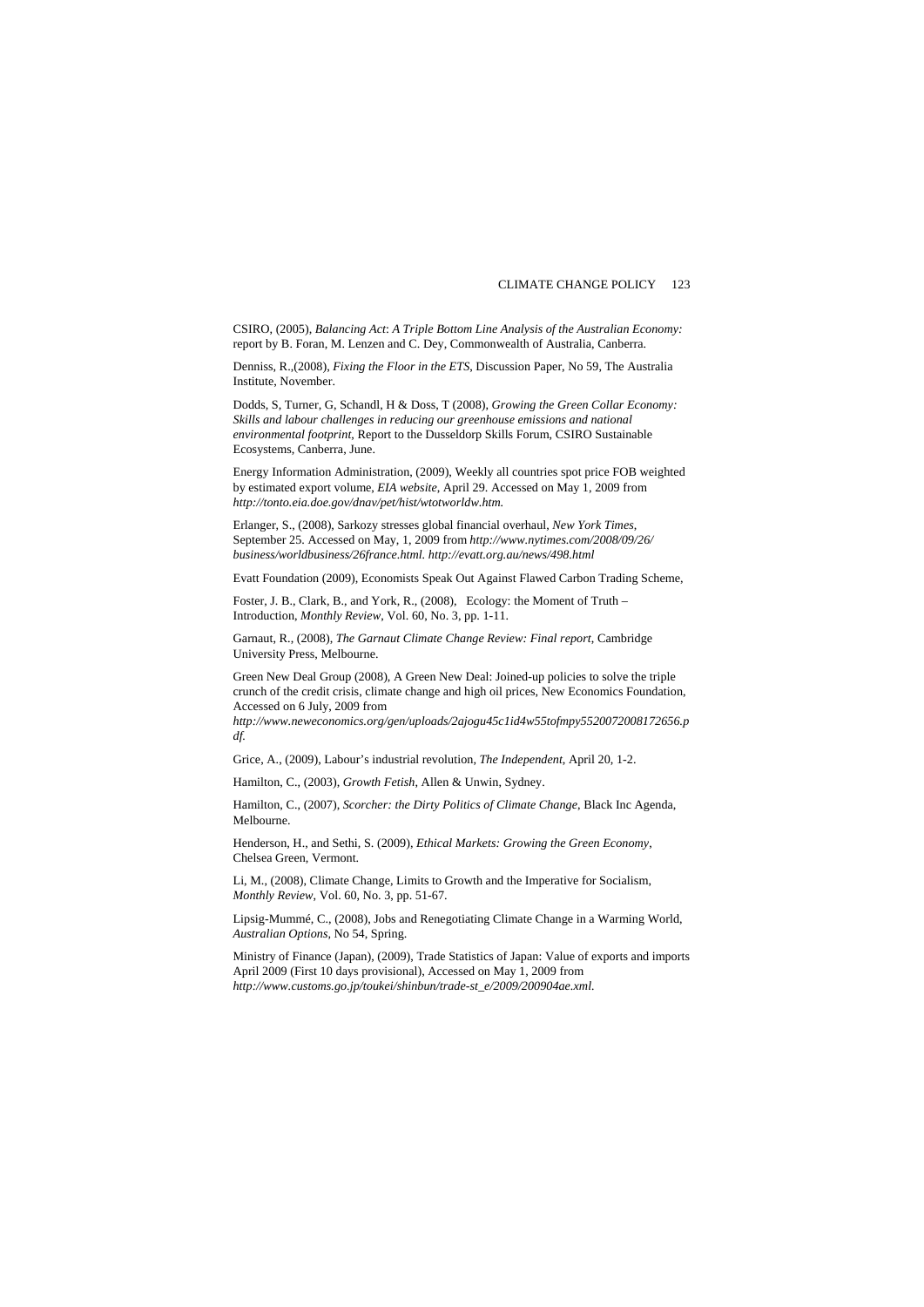#### 124 JOURNAL OF AUSTRALIAN POLITICAL ECONOMY No 63

Mitchell, B., and Muyksen, (2008), *Full Employment Abandoned*, Edward Elgar, Cheltenham.

NSW Department of Education and Training, (2008), *NSW Green Skills Implementation Strategy Plan*, Sydney.

Pearce, A., and Stilwell, F. (2008), 'Green-Collar' Jobs: Employment Impacts of Climate Change Policy, Journal *of Australian Political Economy*, No. 62, December.

Pearse, G., (2007), *High and Dry: John Howard, climate change and the selling of Australia's future*, Penguin Books, Melbourne.

Pearse, G., (2009), *Quarry Australia*, Quarterly Essay, 33.

Pearson, B. (2006), The time to move on from coal is now, *Online Opinion*, December 29. Accessed on May 1, 2009 from *<http://www.onlineopinion.com.au/view.asp?article=5316> .* 

Productivity Commission (2009), *PC Update*, No. 43, April.

Rorris, A. (2009), It's Survival of the Greenest, *Illawarra Mercury*, April 8.

Rudd, K., (2009), The global financial crisis, *The Monthly,* February.

Scalmer, S., (2006), *The Little History of Australian Unionism*, Vulgar Press, Melbourne.

Schwartzman, D., (2009) Ecosocialism or Ecocatastrophe? *Capitalism Nature Socialism*, Vol. 20, No. 1, pp. 6-33.

Scott, A., (1991), *Fading Loyalties: the Australian Labor Party and the working class*, Pluto Press, Sydney.

Speth, J. G., (2009), Environmental Failure: A Case for a New Green Politics, *Economic Reform Australia Newsletter,* Vol. 3, No. 41, May-June.

Stern, N., (2007), *The Economics of Climate Change: The Stern Review*, Cambridge University Press, Cambridge.

Szabo, M., (2008), Russia, Ukraine next to trade Kyoto carbon credits, *el Economista*, February 7. Accessed on May 1, 2009 from http://*www.eleconomista.es/noticias/noticias /361151/02/08/Russia-Ukraine-next-to-trade-Kyoto-carbon-credits.html.* 

Total Environment Centre (TEC), (2007), Key briefing notes on emissions trading, Total Environment Centre website. Accessed on May 1, 2009 from

*http://www.tec.org.au/index.php?option=com\_content&task=blogcategory&id=99&Itemid =336.* 

Trainer, T., (1995), *The Conserver Society: Alternatives for sustainability*, Zed Books, London.

US Federal Reserve, (2009), Industrial production and capacity utilization, April 15, accessed on May 1, 2009 from *http://www.federalreserve.gov/releases/g17/Current/default.htm.*